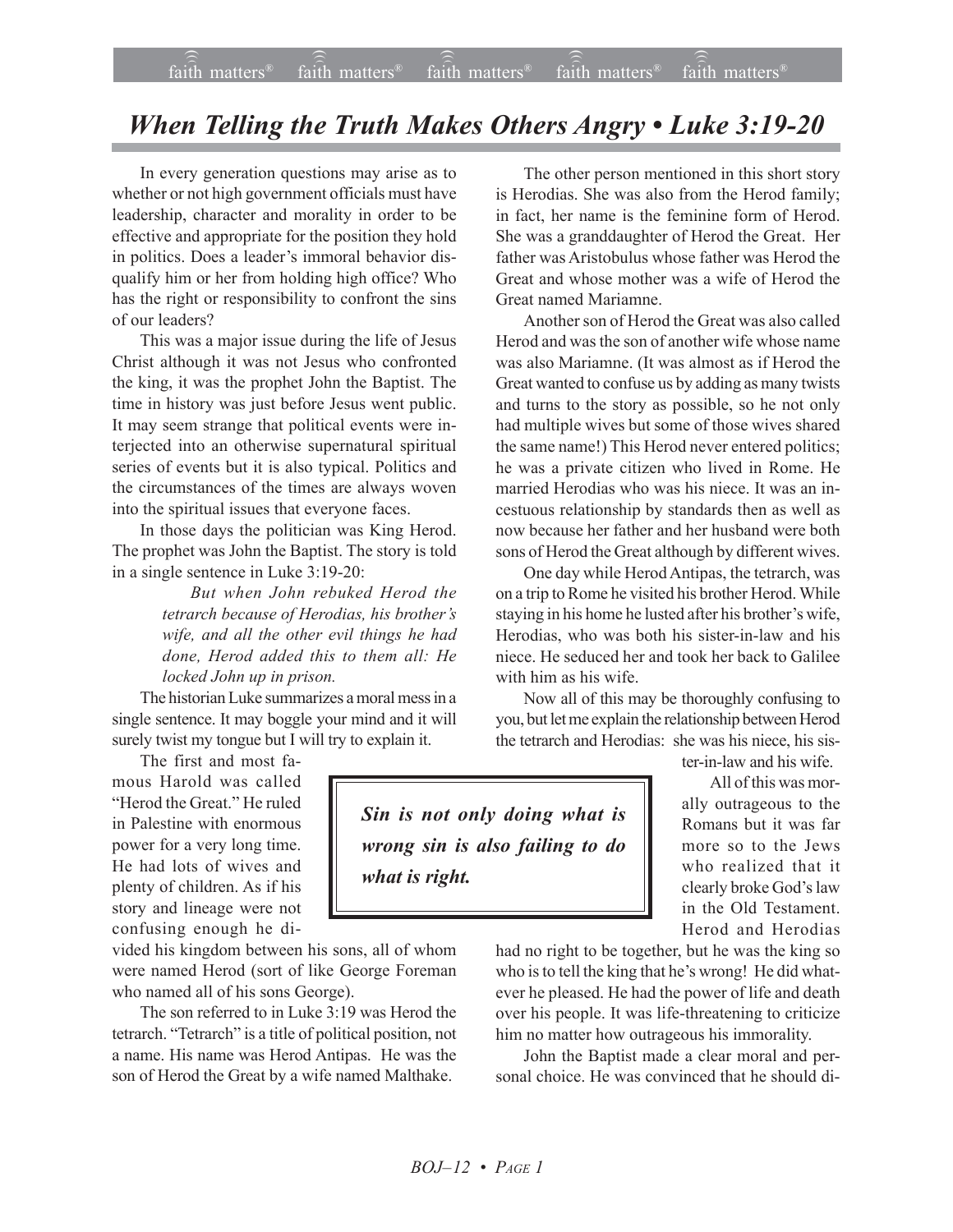## $\widehat{\widehat{\mathfrak{tair}}}$  matters  $\widehat{\widehat{\mathfrak{tair}}}$  matters  $\widehat{\widehat{\mathfrak{tair}}}$  matters  $\widehat{\widehat{\mathfrak{tair}}}$  matters  $\widehat{\widehat{\mathfrak{se}}}$  faith matters faith matters<sup>®</sup> faith matters<sup>®</sup> faith matters<sup>®</sup>

rectly and publicly condemn the sexual immorality of the king. John was a wise man so he had to know that he was risking imprisonment and death. Herod the tetrarch had enormous political and police power. He had dealt harshly with his enemies in the past. There was every expectation that Herod would crush John the Baptist.

According to the rest of the story which appears elsewhere in the New Testament that is precisely what happened. Herod had him arrested and imprisoned. In case you don't know what eventually happened I'll turn the story ahead and tell you. Herodias hated John the Baptist for what he had done. She plotted against John and convinced Herod to have him beheaded in prison and his head presented on a platter to Herodias and her daughter. The decision to condemn the king cost John the Baptist his life because he was convinced that this immorality could not be left unchallenged.

John not only risked his life but he risked his mission, too. John had not been sent to criticize royal behavior. He was commissioned by God to prepare the way for the Christ, the Messiah. When he focused on Herod he ended his public ministry of preaching, proclamation and preparation. In other words, this was no small or easy decision John made. It changed his life, risked his mission and eventually led to his death. He knew the risks and he took them anyway because the immorality was so great.

This lays a powerful challenge at our feet. What immorality would so outrage us that we would be willing to risk everything to confront it? What would it take for us to risk our jobs, our life's work and our lives? Is there any sin that we are so much against—that is so outrageous—that we would risk everything to take a stand?

This whole story raises all kinds of moral issues. This is neither unusual nor surprising because even the worst of moral messes and the clearest cases of sin are always complicated.

The first moral issue deals with the fact that there are two sides to every story. We have a common saying and belief in our culture that there are always two sides to every story. That is usually true although it would not seem to be the case in the story of Herod the tetrarch and Herodias. This appears to be a clear-cut case of moral sin. They were wrong. They should not have been together. John told them they were wrong. Herod should not have had John arrested. He should not have had him killed. It is one story that has one side, the morality is obvious, and that's that.

But there was another side to the story. Herod had a different perspective. His side of the story is not reported in the Bible but it is in the writings of the most famous Jewish historian of the time, Josephus. Josephus wrote that Herod "feared lest the great influence John had over the people might put it in his power and inclination to raise a rebellion; for they seemed ready to do anything (John) should advise." In other words, Herod said that he had arrested John and eventually had him beheaded for reasons of national security and public peace. The king totally skirted the issue of his own moral behavior and placed the blame on his accuser. He accused John of being an insurrectionist. He made John the issue rather than take responsibility for his own sin. The people of the time had to choose whom to believe, the prophet or the politician.

Almost always there are two sides to every moral issue we face today—every lawsuit, every job termination, every divorce, every business deal gone wrong, every argument between individuals. The moral mistake we too often make in modern America is to believe that both sides are true. Somehow we have elevated our idea of fairness to believe that every argument has merit and every excuse is legitimate. This is simply not true and it is not moral.

While it is usually appropriate to hear both sides, we must make moral choices. We must decide which is right and which is wrong. There are moral and ethical issues where neutrality itself is sin and failure to take sides is itself immoral.

 In the case of John and Herod there were two sides. Josephus, the historian, sided with King Herod. God and the Bible sided with John the Baptist. A moral choice had to be made.

John's moral choice raised a second moral issue. John had to choose between doing something that was wrong and suffering for doing what was right. These are very difficult decisions to make.

Once John concluded that the king had to be confronted and that he was the only one positioned to do it, John knew that it would be a sin to remain silent. He had a moral obligation to speak out. To remain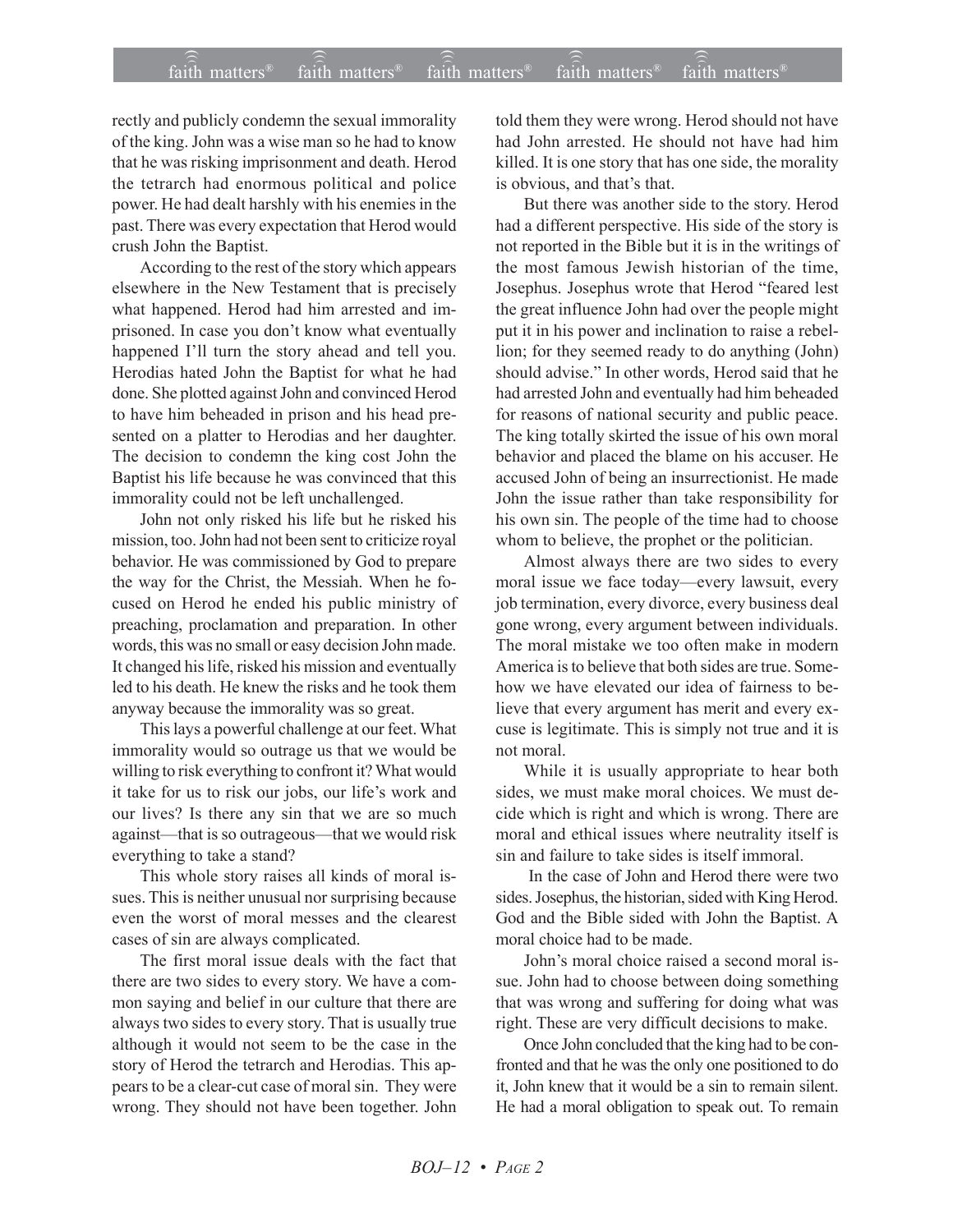## $\widehat{\widehat{\mathfrak{tair}}}$  matters  $\widehat{\widehat{\mathfrak{tair}}}$  matters  $\widehat{\widehat{\mathfrak{tair}}}$  matters  $\widehat{\widehat{\mathfrak{tair}}}$  matters  $\widehat{\widehat{\mathfrak{se}}}$  faith matters faith matters<sup>®</sup> faith matters<sup>®</sup> faith matters<sup> $\theta$ </sup>

silent would be sin. After all, sin is not only doing what is wrong sin is also failing to do what is right.

The problem for John was that he knew that if he did what was right suffering was guaranteed. It meant imprisonment and death. John was arrested and placed in a dungeon prison of Machaerus Castle on the shores of the Dead Sea. Prisons are never pleasant places to be and ancient dungeons were particularly terrible places. Yet, it must have been especially horrible for John. He was a man of the outdoors. He lived in the desert. He was used to preaching to great crowds of people who came to hear a word from God. Confined alone in a dungeon cell was a crushing cruelty.

All of this teaches us some very important and practical lessons. First, right and wrong must be determined by God. Probably Herod and Herodias argued that they were not doing anything wrong. Some people today would say that as long as they had a

loving and committed relationship it didn't matter that they were relatives or that she was married to another man. The truth is that morality is Goddefined not self-defined. We are often poor judges of what is right and wrong when dealing with what we want for ourselves. That is why the standard must come from God and

the Bible not from us and our culture.

Another lesson we can learn from this story is that doing what is right does not always end well. John did not end the marriage of Herod and Herodias. The king did not repent of his sin. John was not exonerated or set free. Doing what was right cost John his life!

The same goes for us today. Sometimes we must do what is right even if it doesn't make any difference. As Christians we should live morally, speak the truth, do good and confront evil even if it turns out lousy and even if it costs our jobs, our marriages, our reputations or our lives. To do what is right and to please God is sufficient reason all by itself even if the consequences are far different than we would choose.

Another lesson from this story is that we must wisely choose when and where to take a stand.

Herod and Herodias weren't the only immoral people in the kingdom. There were plenty of other people John could have confronted. It should never be easy or taken lightly to confront the sin of another person.

Many of us never confront sin because we are so keenly aware of our own problems and sins. We frequently quote the words of Jesus that whoever is without sin should cast the first stone and figure we are never qualified to accuse. At the other extreme are some self-righteous people who assume that their calling in life is to point out the faults of others. They almost seem to take a delight in exposing the failings and iniquities in other people's lives.

So, how do we choose what to do? The lesson we find from John is that he had to be selective. He had to decide when it would make a difference. Then he would step up and be willing to do whatever it would take, even to die, because it was the

right thing to do.

I am reminded of the story about the manager of a prizefighter who was asked to arrange a fight with a competing boxer. He declined and when asked why he replied, "My boxer only has so many fights in him, so I can't accept every offer."

The same goes for the

moral battles we are going to fight. It isn't possible to fight them all. Even John the Baptist only had so many fights in him . . . and so do we. So we should seek God's wisdom and choose confrontations carefully and wisely.

The third moral issue raised in this story is the necessity of repentance for salvation. It is a different kind of issue than the previous two but it is the most significant. It helps explain why John would be willing to give up his public ministry of preparing for Jesus in order to confront Herod and go to jail.

To understand how big a deal this was we need to back up a second and see why Jesus came to earth. The New Testament explains that Jesus the Son of God came to seek and to save those who are lost. His purpose was to die on the cross to pay for human sin and provide a way for forgiveness, a right relationship with God and forever in heaven.

*Without repentance there is no salvation. If a person will not turn from sin then that person canít turn to Jesus Christ.*